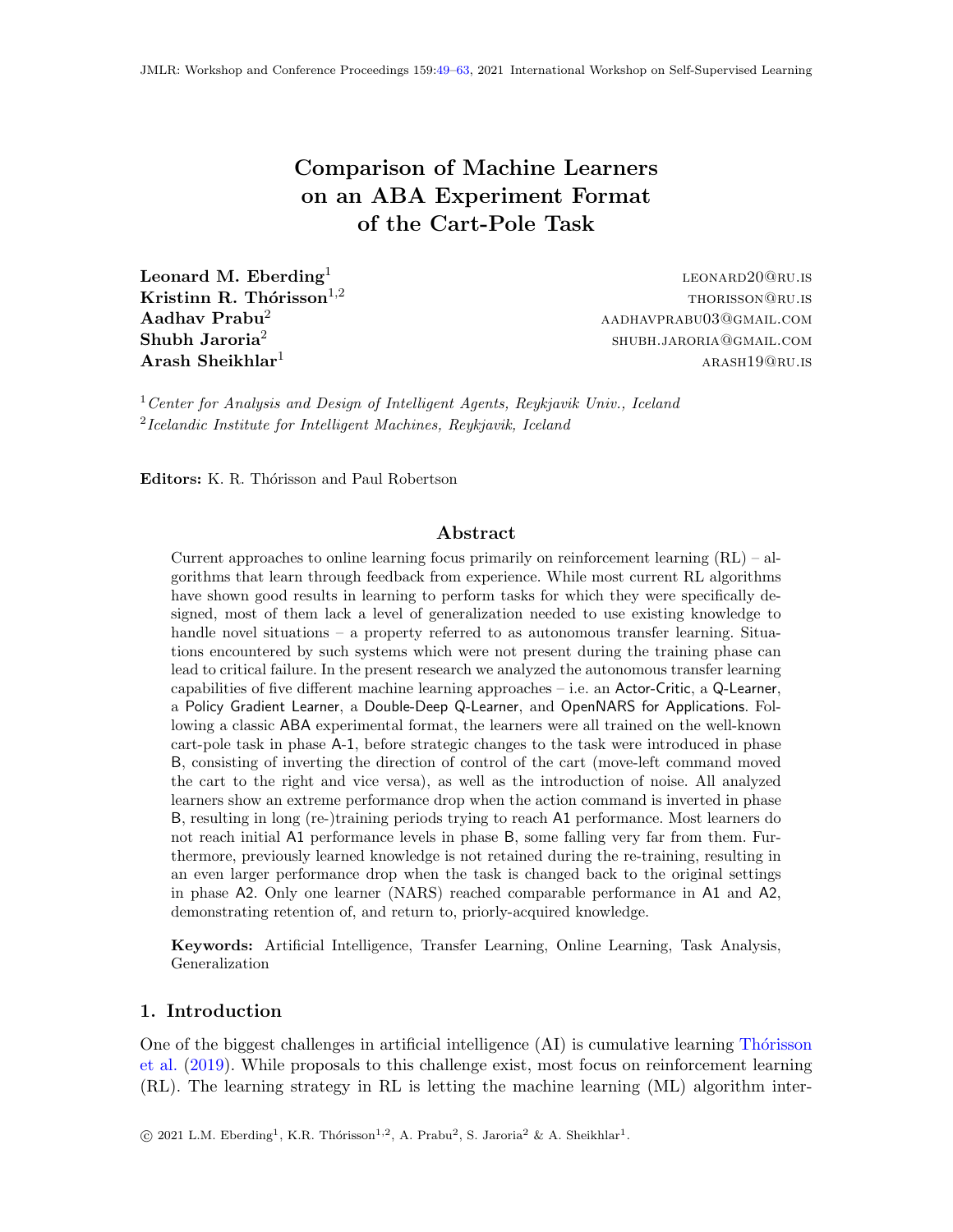act with the environment, getting repeatedly a belated 'reward' that indicates whether a particular action path chosen by the learner was fruitful for the task at hand or not. RL approaches, however, lack the ability to adapt to changes in the environment which were not experienced by the agent during the training phase [\(Eberding et al.,](#page-13-0) [2020\)](#page-13-0), and all variables must be defined beforehand. The ability to adapt to changes in the environment and/or task, however, including dealing with new data, is of utmost importance for any self-supervised learner, especially those targeting general machine intelligence (GMI).

While research on transfer learning has increased in recent years (cf. [Taylor and Stone](#page-14-2) [\(2009\)](#page-14-2); [Da Silva and Costa](#page-13-1) [\(2019\)](#page-13-1)), it is not clear to what extent the numerous learning approaches (well-known and lesser-known) handle changes to tasks already learned. Until recently, researchers aiming for more flexible and general machine learning had seen limited success compared to machine learning methods with a more targeted learning focus. However, some recent advances in general machine intelligence have demonstrated progress on tasks requiring cumulative (incremental, life-long) learning and reasoning (cf. [Wang](#page-14-3) [\(2006\)](#page-14-3); [Nivel et al.](#page-13-2) [\(2013\)](#page-13-2)).

No accepted theory of transfer learning exists as of yet (cf. [Sheikhlar et al.](#page-14-4) [\(2020\)](#page-14-4)). An understanding of how the various machine learning methods developed to date handle transfer learning currently could provide valuable insight into how they might be improved, and could also serve as an important baseline for new developing learning approaches. A comprehensive comparison across learners, tasks, and task modifications would be a logical step, but to the best of our knowledge, no such database exists.

Most evaluations of ML systems involve a single unique task hand-tuned for the system at hand; comparing results from such work, where both learners and tasks are created under a wide variety of assumptions, is not feasible. A proper comparison should hold key task parameters steady between tasks for each learner, but few papers present systematic comparisons of multiple learners on comparable or identical tasks. In this paper we describe the evaluation of five learners on the well-known 'cart-pole task' (an upright pole balanced on a moving cart). The learners we compared were  $(1)$  a Policy-Gradient learner  $(PG)$ ,  $(2)$ a Q-Learner, (3) a Double-Deep Q-Network learner (DDQN), (4) an Actor-Critic learner (AC), and (5) the GMI-aspiring system OpenNARS for Applications (ONA), a learner based on the principles of the Non-Axiomatic Reasoning System (NARS).

We tested three different test conditions of the cart-pole task. We introduced a change to the environment by swapping the left and right movement of the cart (i.e. inverting the direction of the right and left commands). The agents were first trained on a 'normal' setup (A1). When they had learned the task we inverted the forces applied by the agent's actions to the cart by 180◦ (B), after which we later reinstated the original setup (A2). We present the results of this ABA version of the cart-pole task for the learners and draw conclusions about their abilities to cope with sudden changes in a learned task.

The paper is structured as follows: In the next section we discuss related work. Then we give an overview of the methodology used to evaluate the learners on the cart-pole task including (1) the exact set-up of the cart-pole dynamics, (2) the different test conditions applied during evaluation, and (3) the different learners and adjustments done to the task to suit the agent's interfaces. In the following section we show the evaluation results for different learners on the three test conditions before we discuss the results in the next section. Lastly we will conclude by giving an overview about what we believe would enable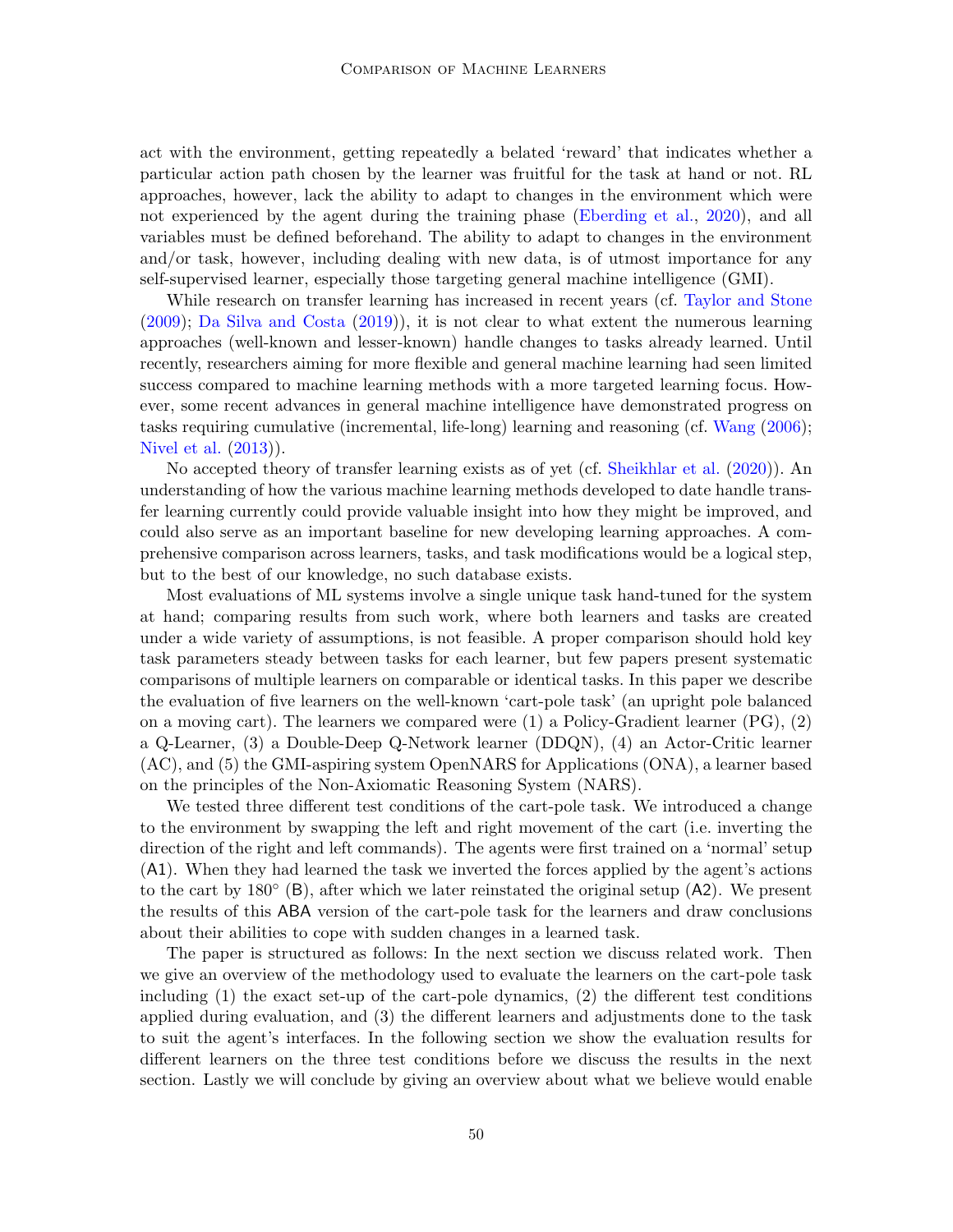self-supervised systems to cope with changing environments where novelty can be introduced at any moment.

### 2. Related Work

Evaluation is important in any engineering field that has a clear idea of its targets. The clarity of research targets in AI has fluctuated somewhat throughout the decades, and as a result, the perceived gold standards have shifted quite a bit since the field was founded. Throughout its history there has been a focus on frameworks for system comparison, starting as early as the late 70s with chess becoming a primary measuring stick for many. This was significantly reduced when Deep Blue won against Kasparov in 1997, as many felt that that threshold had been crossed and could no longer serve as a target. In the early naughts the General Game Playing Competition [\(Genesereth et al.,](#page-13-3) [2005\)](#page-13-3) picked up where chess tournaments left of. The RoboCup [\(Kitano,](#page-13-4) [1998\)](#page-13-4) was another framework that served as a boost to real-world AI development, starting in 1997 AI algorithms were used to develop soccer strategies for soccer playing robots.

When reinforcement learning became a major field of AI research new evaluation methods were introduced for these algorithms. Today a two-phase assessment is done, where in the first phase a learner is trained on a task, and in the second phase it is tested on a similar, but in some ways different, task [\(Whiteson et al.,](#page-14-5) [2010\)](#page-14-5). For example [Bellemare](#page-13-5) [et al.](#page-13-5) [\(2013\)](#page-13-5) designed a platform called ALE for this purpose. Agents are trained on a set of Atari games before they are evaluated on a different set of games. In a similar vein, [Johnson](#page-13-6) [et al.](#page-13-6) [\(2016\)](#page-13-6) introduced the Malmo platform that is focused on testing of AI systems on different scenarios of the Minecraft game. [Juliani et al.](#page-13-7) [\(2018\)](#page-13-7) examine the Unity game engine, which provides a physical, realistic environment, for testing ML-agents. [Crosby et al.](#page-13-8) [\(2020\)](#page-13-8) propose Animal-AI testbeds and outline an environment and a paradigm for AI system evaluation inspired by the the cognition of animals.

While the previous described evaluation platforms aim to evaluate the generality of the algorithms (i.e. the ability to cope with novelty), the competitions had been limited to a set of tests which focus on the learners' differences rather than on physical properties of the task-environments and how a change in the environment's structure influences the learning process. Additionally all evaluation platforms listed above focus exclusively on reinforcement learners, neglecting the existence of other online learners completely.

While the described evaluation platforms were noteworthy efforts, here we are concerned with deeper issues of comparison that rather requires a more fine-grained analysis than can be provided by the above frameworks. Essentially, we call for a detailed analysis of ML performance across a wide range of identical tasks. Unfortunately, our perceived need for such data has not been widely shared by the AI research community at large: The big question of how the various machine learning approaches compare on identical tasks and therefore of how changes to tasks and learning procedures affect learning and performance has not been systematically addressed to any satisfactory extent to date, to the best of our knowledge. While the present work represents only a tiny step in that direction, we are hopeful that we will see a new trend in the coming years where standardized tasks and tests become the norm. For this purpose we designed previous to this study an evaluation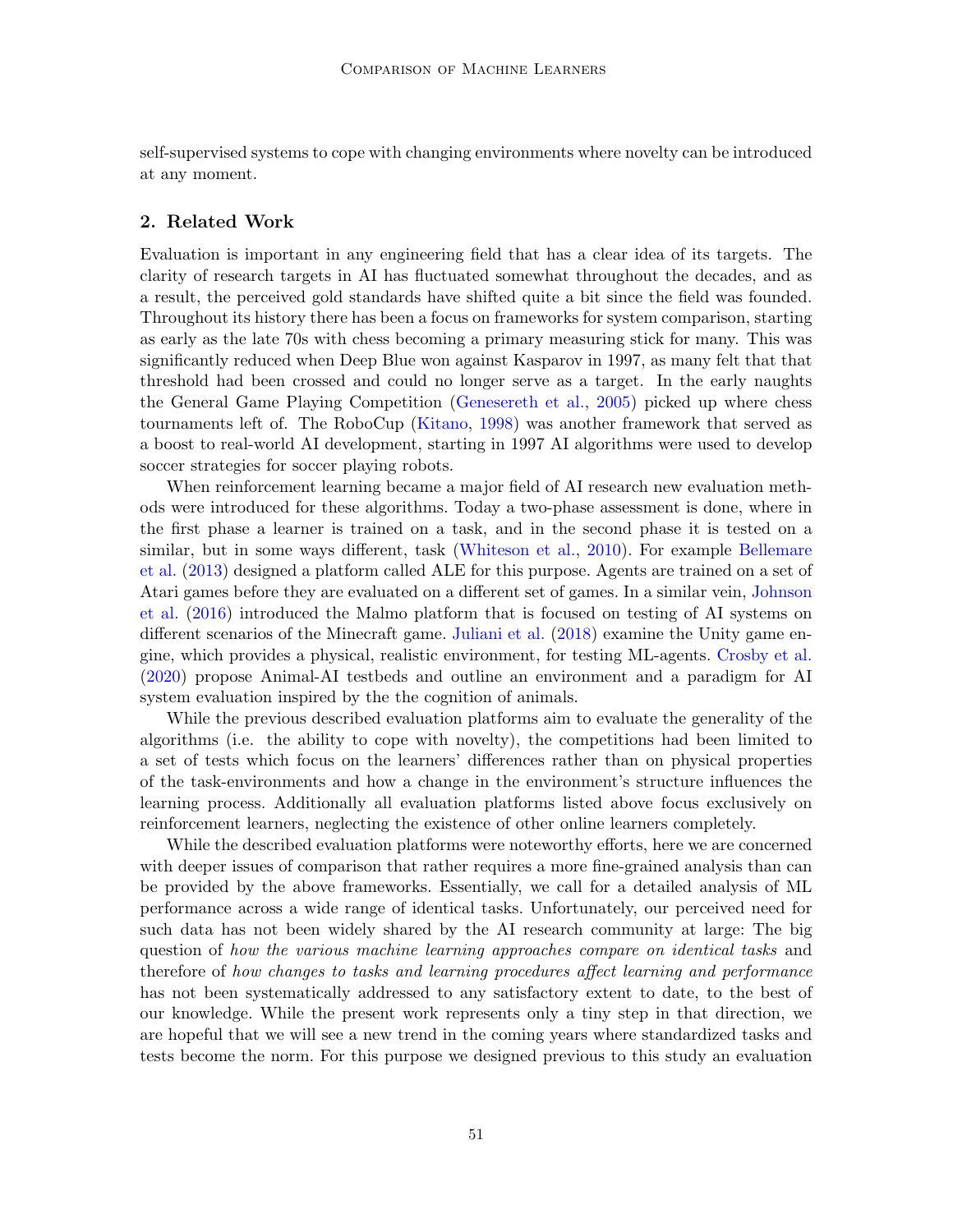platform called SAGE (simulator for autonomy and generality evaluation) which has been used in this work [\(Eberding et al.,](#page-13-0) [2020\)](#page-13-0).

### 3. Methodology

In this section we present the task-environment used for evaluation, as well as the learners evaluated - especially changes to the task-environment necessary to suit the learner.

### 3.1. The Cart-Pole Task



<span id="page-3-0"></span>Figure 1: Illustration of the cart-pole task. The goal is to keep the pole upright for as long as possible. In our setup the cart is positioned on a frictionless slide and the pole is connected to the cart by an unactuated, frictionless joint. m: Pole weight,  $\theta_{min}$ : Maximum possible angle of pole to the left,  $\theta_{min}$ : Maximum possible angle of pole to the right, Θ: Angle of pole from the vertical, M: Cart,  $X_{min}$ : The leftmost position possible for the cart,  $X_{max}$ : The rightmost position of the cart possible,  $F_0$ : Force pushing the cart left,  $F_1$ : Force pushing the cart to the right,  $X_0$ : Center of the cart slide.

The cart-pole task is a well-known task for evaluating different machine learners on. Thresholds, observations, conditions, variable values, and initial values have been adopted here as they presented in the OpenAI Gym implementation [\(Brockman et al.,](#page-13-9) [2016\)](#page-13-9). Figure [1](#page-3-0) shows an illustration of the cart-pole setup. For our evaluation the following setup and conditions were applied: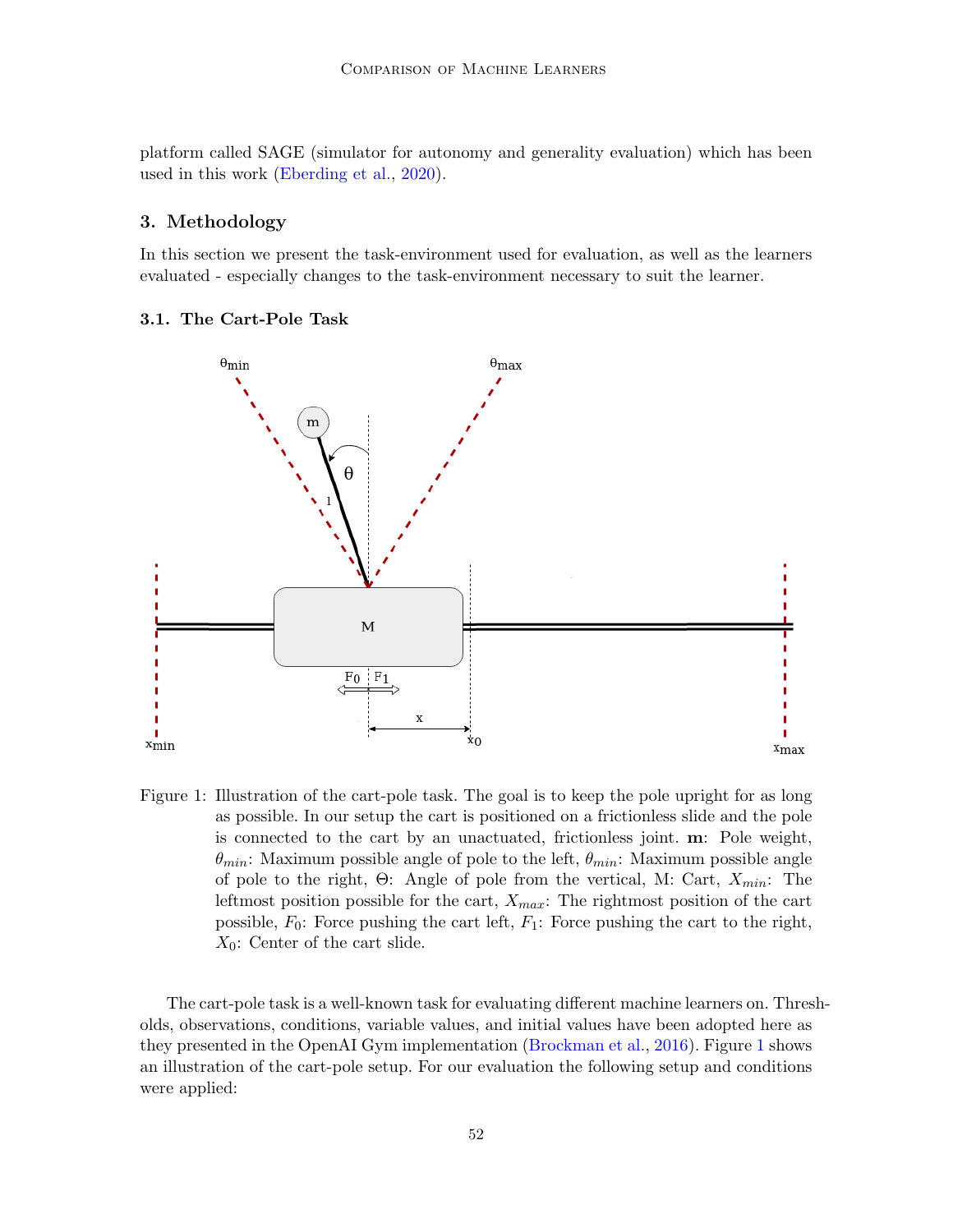- Static variables. Mass of the cart:  $M = 1.0$  kg; Mass of the pole:  $m = 0.1$  kg; Length of the pole:  $l = 0.5$  m; Gravity:  $g = 9.81 \frac{m}{s^2}$
- Manipulatable variables/ actions. The agent can apply one of two forces:  $F_0 =$  $-10$  N;  $F_1 = 10$  N. In the case of ONA, a third action was added due to special constraints of the learner:  $F_2 = 0$  N (see Discussion section).
- Observable variables. The angle of the pole  $\theta$ , the distance traveled by the cart x, the angular velocity of the pole  $\omega$ , as well as the linear velocity of the cart v are observable to the agent.
- Iteration. An iteration is a single time-step as simulated by the evaluation platform. We used time-steps of 0.02 s.
- Epoch. A single trial of the cart-pole before failure occurs and the environment is reset to its initial conditions.
- Failure condition. Whenever either  $abs(\theta) > 12^{\circ}$  or  $abs(x) > 2.4$  m the task counts as failed, the epoch is ended and the task-environment is reset to its initial conditions.
- Success condition. The task is regarded as completed successfully, if the learner achieves an average of 195 iterations per epoch over 100 consecutive epochs.
- **Reward.** For the RL algorithms a reward was provided by the environment of either  $+1$ , if the pendulum was within the specified failure constraints, or  $-1$ , if the task was failed and an epoch ended.

During the task's execution the cart-pole dynamics are applied in a discretized manner for each iteration. For each state transition for a single iteration the following transition function was used:

```
Input: x, v, \theta, \omega, F, M, m, l, qOutput: x_{new}, v_{new}, \theta_{new}, \omega_{new}\partial t = 0while \partial t < 0.02 do
\dot{\omega} = \frac{(M+m)\cdot g\cdot sin(\theta) - cos(\theta)\cdot (F+m\cdot l\cdot \omega^2\cdot sin(\theta))}{\frac{4}{3}\cdot l\cdot (M+m)-m\cdot l\cdot cos^2(\theta)};a = \frac{F + m \cdot l \cdot (\omega^2 \cdot sin(\theta) - \dot{\omega} \cdot cos(\theta))}{M + m}\frac{m(\sigma)-\omega\cdot cos(\sigma)}{M+m};v_{new} = v + a \cdot 0.001;x_{new} = x + v \cdot 0.001;\omega_{new} = \omega + \dot{\omega} \cdot 0.001;\theta_{new} = \theta + \omega \cdot 0.001;\partial t+=0.001end
```
Algorithm 1: Transition functions to transition the state of the environment  $(x, v, \theta, \omega)$  into a new state  $(x_{new}, v_{new}, \theta_{new}, \omega_{new})$  given an action  $F$  and static variables of the cart-pole setup. For a more precise calculation of the new state a single iteration was divided into 20 sub-iterations used to better approximate the true differential equation.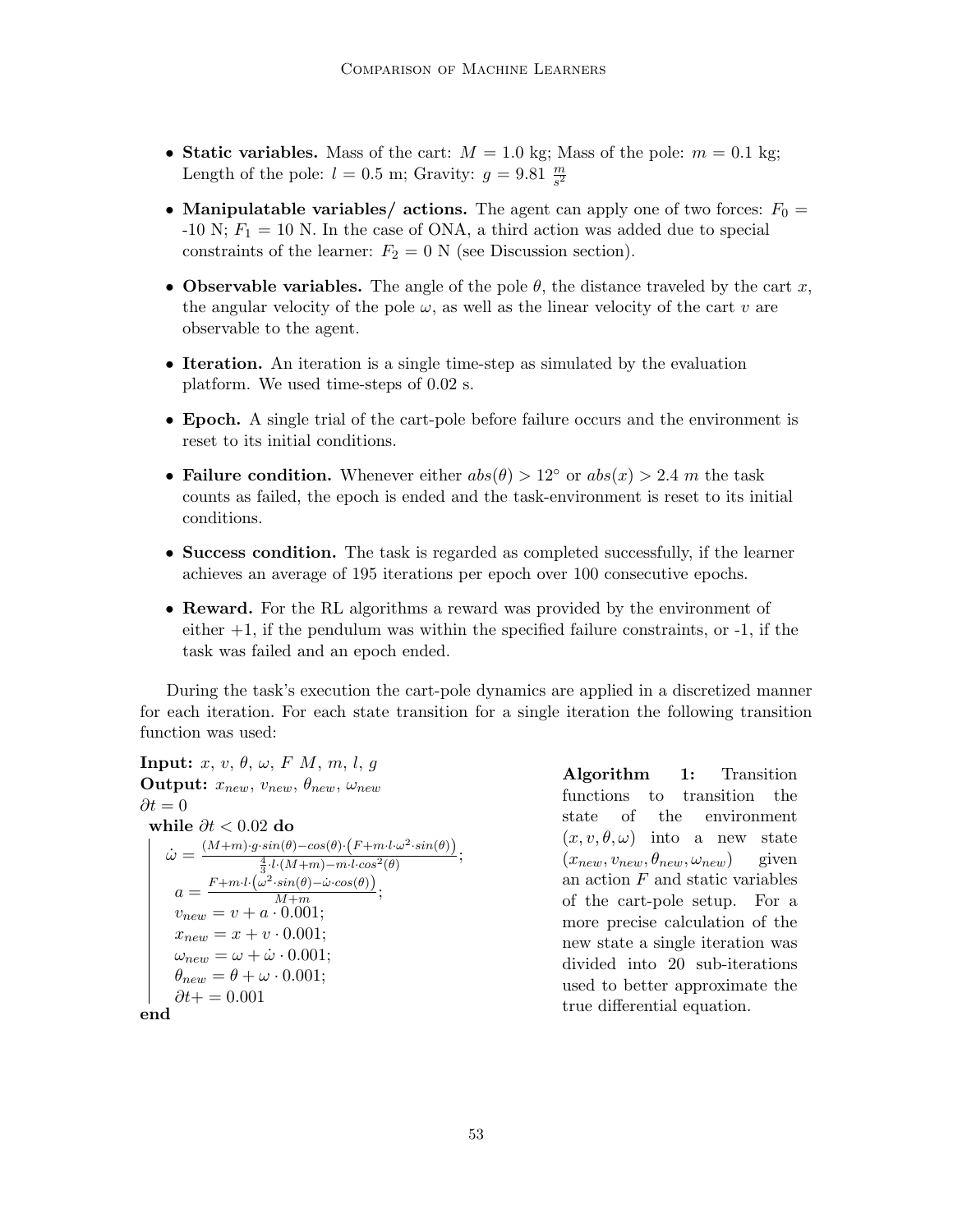### 3.2. ABA Setup of the Cart-Pole Task

The environment's dynamics are changed during the evaluation to introduce novelty, different from original training. For this we decided to use force inversion to create an ABA version of the cart-pole task with the following three phases:

- A1: The agent trains to perform the cart-pole task with actions  $F_0 = +10$  N, and  $F_1 =$ -10 N.
- B: The actions are inverted to  $F_0 = -10$  N, and  $F_1 = +10$  N.
- A2: The original action setup reinstated  $(F_0 = +10 \text{ N}, \text{ and } F_1 = -10 \text{ N}).$

The change between each phase has been done under three different conditions. These conditions are as follows:

'Simple': The forces are (re-)inverted after the agent reaches the success condition (195 iterations per epoch in average over 100 epochs).

'InvSIG': An additional observations is introduced: Signal indicating whether current phase is A or B (i.e. whether inverted or not).

'FixedEPOCH': Inversion (or re-inversion) is done after a fixed number of episodes.

### 3.3. Learners

Five different learners were evaluated including four reinforcement learners (RL) and one general machine intelligence (GMI) aspiring system. The learners are

- Q-learner, a model-free, off-policy RL that learns its actions' values in every state [\(Watkins and Dayan,](#page-14-6) [1992\)](#page-14-6),
- Policy-Gradient learner (PG), an on-policy RL based on policy optimization [\(Silver](#page-14-7) [et al.,](#page-14-7) [2014\)](#page-14-7),
- Double-Deep-Q-Network learner (DDQN), a Q-learner that uses max operation decomposition to solve the overestimation issue caused by bootstrapping [\(Van Hasselt](#page-14-8) [et al.,](#page-14-8) [2016\)](#page-14-8),
- Actor-Critic (AC), an on-policy RL that learns both value and policy functions simultaneously [\(Konda and Tsitsiklis,](#page-13-10) [2000\)](#page-13-10), and
- Open-NARS-for-Applications (ONA), an AGI-aspiring system [\(Hammer and Loft](#page-13-11)[house,](#page-13-11) [2020\)](#page-13-11) based on the principles of the Non-Axiomatic-Reasoning-System [\(Wang,](#page-14-9) [1995\)](#page-14-9).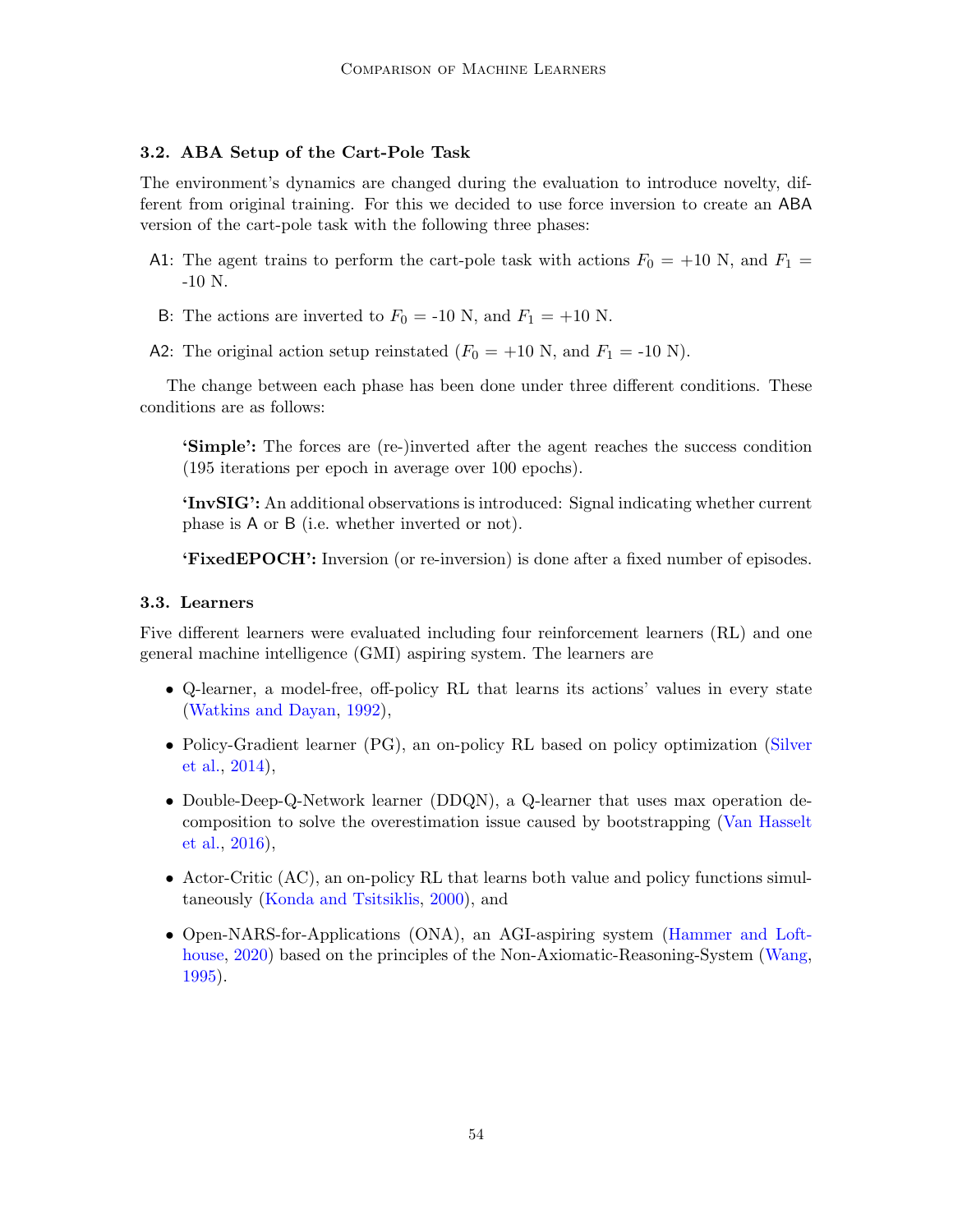Table 1: Hyperparameters of the different learner. Dash  $(\text{``} \text{—''})$  indicates that such a hyperparameter does not exist (ONA has none of the hyperparameters shown); LR: learning rate; ER: exploration rate; DF: discount factor.

| Learner     | $_{\rm LR}$ |       |     |     | LR-decay   Min LR   ER   ER-Decay   Min ER   DF |      |      |
|-------------|-------------|-------|-----|-----|-------------------------------------------------|------|------|
| PG          | 0.05        |       |     |     |                                                 |      | 0.99 |
|             | $1.0\,$     | 0.999 | 0.1 | 1.0 | 0.999                                           | 0.1  |      |
| <b>DDQN</b> | 0.001       |       |     | 1.0 | 0.99                                            | 0.01 | 0.99 |
| AC          | 0.00075     |       |     |     |                                                 |      | 0.99 |
| <b>ONA</b>  |             |       |     |     |                                                 |      |      |

Discretization. Neither the Q-learner nor ONA are able to cope with a continuous statespace, making discretization of observable variables necessary. The other three learners were evaluated in the continuous state-space. For discretization we chose the following setup:

- Q-learner: The state space variables are bucketed in different sized buckets.
	- $\theta$ : 12 evenly sized buckets ranging from  $-0.21$  rad to  $+0.21$  rad  $(-12°$  to  $+12°)$ ,
	- x: 6 evenly sized buckets ranging from  $-2.4$  m to  $+2.4$  m,
	- v: 6 evenly sized buckets ranging from  $-20 \frac{m}{s}$  to  $20 \frac{m}{s}$ ,
	- ω: 6 evenly sized buckets from  $-6\frac{rad}{s}$  $\frac{ad}{s}$  to  $+6\frac{rad}{s}$ .
- **ONA:** The following discretization was used:
	- θ: 4 Buckets: [−0.21 rad, −0.02 rad[, [−0.02 rad, 0.0 rad[, [0.0 rad, 0.02 rad], ]0.02 rad, 0.21 rad]
	- x: 4 Buckets:  $[-2.4 \, m, -0.2 \, m], [-0.2 \, m, 0.0 \, m], [0.0 \, m, 0.2 \, m], [0.2 \, m, 2.4 \, m]$
	- v: 4 Buckets:  $\left[-\infty \ \frac{m}{s}, -0.3 \ \frac{m}{s}\right]$  $\frac{m}{s}$ [, [-0.3  $\frac{m}{s}$  $\frac{m}{s}$ , 0.0  $\frac{m}{s}$  $\frac{m}{s}$ [, [0.0  $\frac{m}{s}$  $\frac{m}{s}$ , 0.3 m], ]0.3  $\frac{m}{s}$  $\frac{m}{s}, \infty \frac{m}{s}$
	- ω: 4 Buckets: [∞  $\frac{rad}{s}$ , −0.01  $\frac{rad}{s}$ [, [−0.01  $\frac{rad}{s}$ , 0.0  $\frac{rad}{s}$  $\frac{ad}{s}$ [, [0.0  $\frac{rad}{s}$  $\frac{ad}{s}$ , 0.01  $\frac{rad}{s}$ ], ]0.01  $\frac{rad}{s}$ ,  $\infty \frac{rad}{s}]$

Hyperparameters. For each learner the hyperparameters (if any are available) were tuned such that the task could be reliably performed. However, no excessive hyperparameter optimization took place. This was not done due to the idea that these tests are not done to evaluate the general performance of the learners on the cart-pole task, but rather to test their ability to cope with changes. Also, the hyperparameters of the different learners differ, due to the different approaches and algorithms.

Especially important for the Q-Learner and the DDQN-Learner is that neither learningrate nor exploration-rate was reset when (re-)inversion took place. This is done to evaluate the learners "as is" instead of "perfectly tuned for this particular task variation".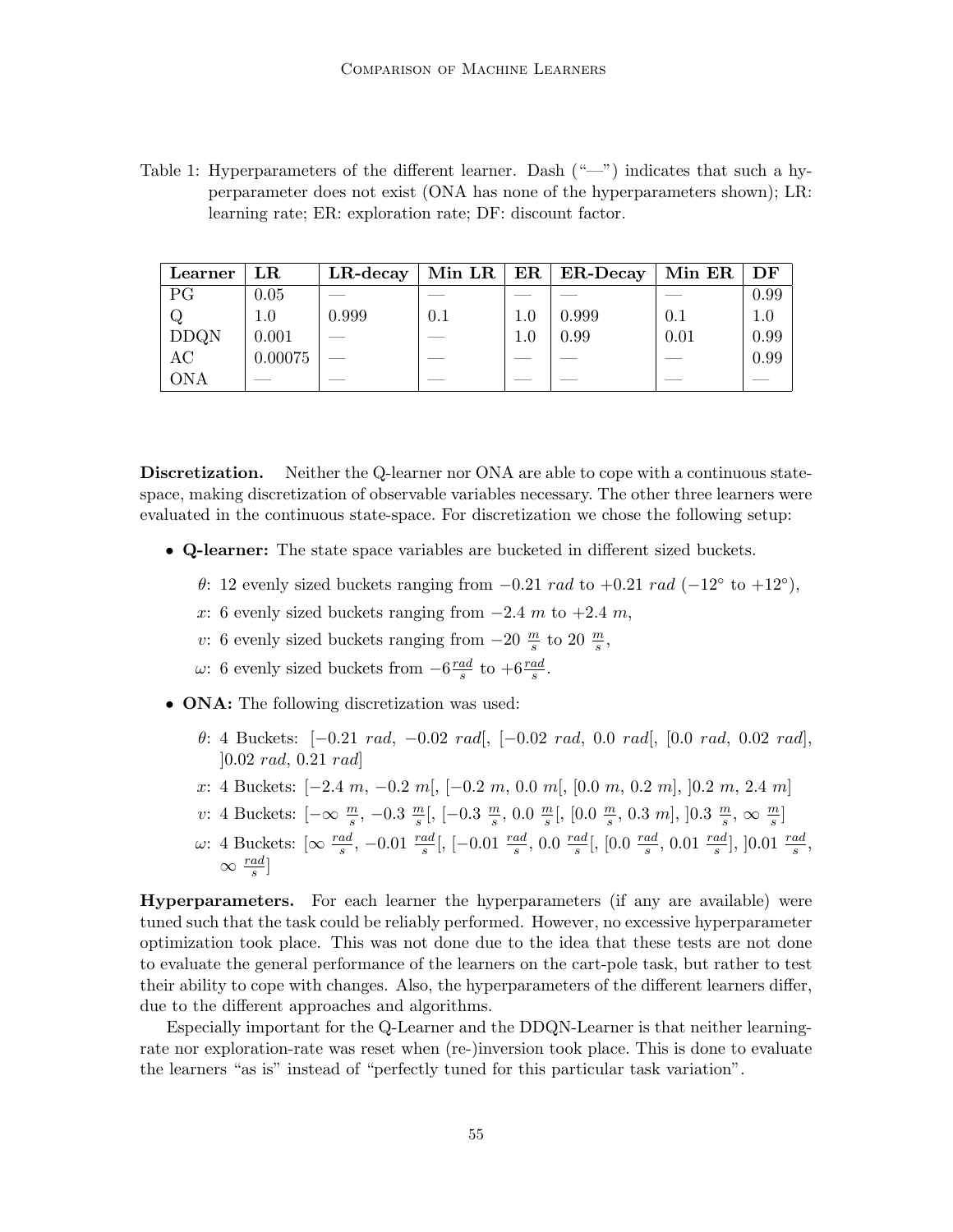# 4. Results

In the following we show the evaluation results of the different learners on the different test conditions. Where not differently stated each evaluation shown is the median of the performance over 30 independent trials, together with the upper and lower quartile presented. The plots all show the results averaged using a rolling window mean with a window width of 5 epochs.

# 4.1. Inversion After Success ('Simple')

All five learners were evaluated on the **Simple** test condition. ONA was only done 5 times, however the deterministic behavior of ONA supports such a low sample size. No quartiles are shown for ONA. Figure [2](#page-8-0) and [3](#page-8-1) show the plots for this test condition.

# 4.2. Additional Observable to Show Task Phase ('InvSIG')

Three of the learners were evaluated on the **InvSIG** test condition, the DDQN, the AC, and the ONA system. ONA again was only done 5 times. For the InvSIG testing an additional observable was introduced which shows the phase of the task. Again the inversion took place when the success condition was met. Figure [4](#page-9-0) and [5](#page-9-1) show the plots for the InvSIG test condition.

# 4.3. Inversion After Fixed Number of Epochs ('FixedEPOCH')

The tests for the learners' re-learning performance in ABA after fixed number of epochs was only done for the AC reinforcement learning algorithm. In this case, A1 and A2 phases have 250 epochs length. However, the B phase has different length in four different tests. As can be seen, the longer the leaner is trained in phase B, the worse the performance becomes in phase A2. Figure [6](#page-9-2) shows the plots for the FixedEPOCH test condition.

# 5. Discussion

The Q-learner and DDQN are the algorithms that get better after every inversion, reaching the success condition faster than in the previous phase. The reason is that these two are off-policy learners that have continuous exploration, which speeds up the training and retraining process. On the other hand, on-policy learners such as AC and PG only try to optimize the initial policy that is given to them upfront and thus, does not change their behavior when there is a phase shift. Another reason for the Q-learner showing superior adaptivity can be the results of the heavy discretization done on the state-space. By doing such a discretization we, the designers, bring knowledge into the agent that other learners do not have (e.g. the resolution and form of the discretization). The ONA learner, however, starts its learning using a semi-random exploration, similar to epsilon-greedy method in Qlearning, and then increases the exploitation based on the current solution until it reaches a deterministic satisficing solution, rather similar to on-policy RL algorithms' policy learning style.

Both the PG and the AC algorithms show long re-training times in comparison to the original training. Especially when looking at the FixedEPOCH test condition we can see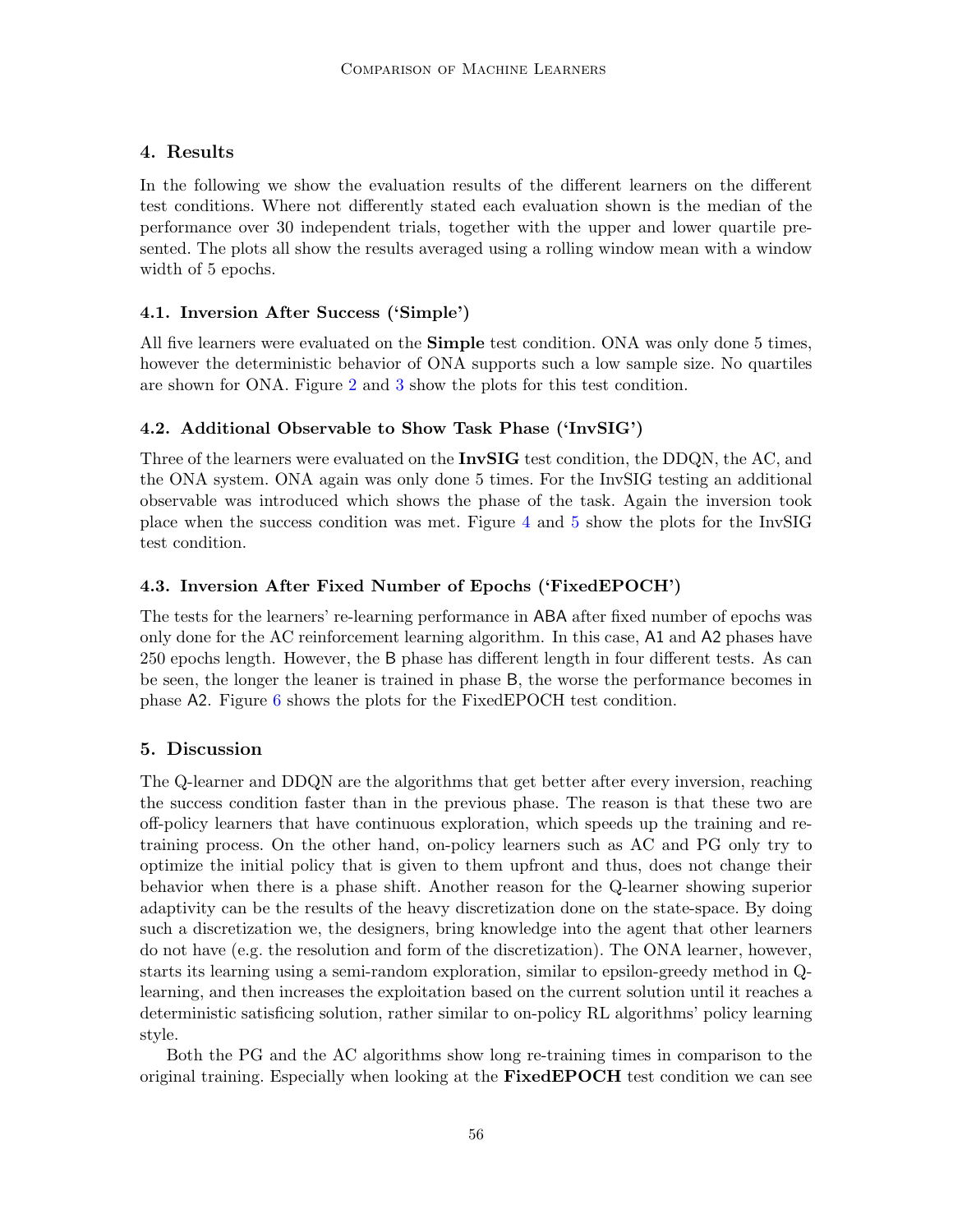

<span id="page-8-0"></span>Figure 2: The four reinforcement learning algorithm evaluated on the ABA task under the Simple test condition. Left: Median and area between upper and lower quartile for the set of runs done for each learner; Right: Epochs needed until the success condition was met for each of the different runs per learner. For the actor-critic only 10 runs were done. Line shows median of runs, shaded area represents 50% of the data points inside the area. From top to bottom: PG learner, Q-learner, DDQN learner, and AC learner. The x-axis for all learners have been adjusted to have the same scale. Blue: A1 phase; Red: B phase after first inversion; Green: A2 phase after reinstating the original setup.

<span id="page-8-1"></span>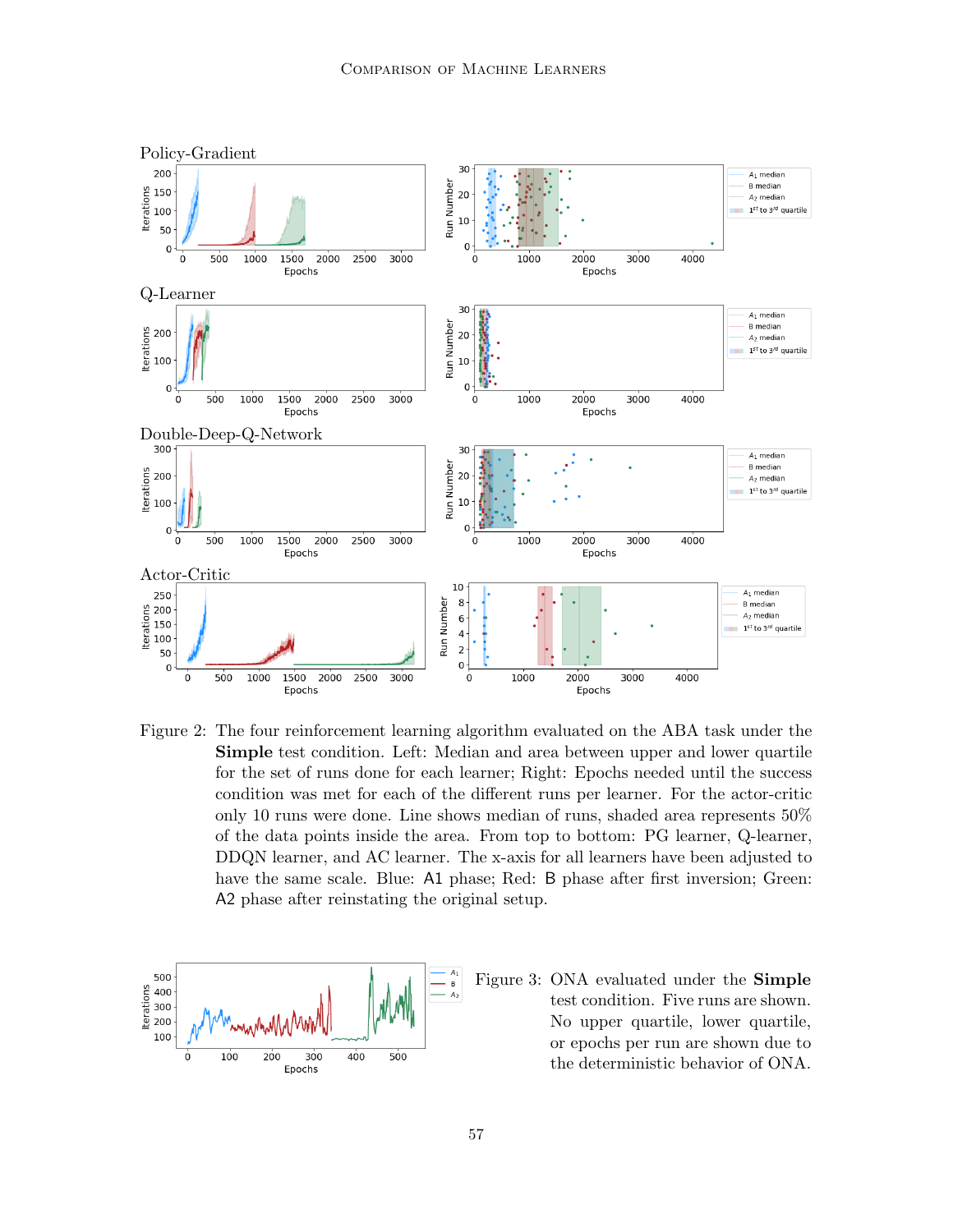

<span id="page-9-0"></span>Figure 4: The DDQN (top) and AC (bottom) reinforcement learning algorithms evaluated on the ABA task under the InvSIG test condition. Inversion took place when the agent achieved the success condition (i.e. achieve an average of ate least 195 iterations per epoch over 100 consecutive iterations). See figure [2](#page-8-0) for further description of the plots.

<span id="page-9-1"></span>

<span id="page-9-2"></span>Figure 6: In FixedEPOCH evaluation of AC reinforcement learning algorithm, the A1 and A2 phases take 250 epochs for all four tests, but the B phase takes 250, 500, 750, and 1000 epochs for tests 1, 2, 3 and 4, respectively.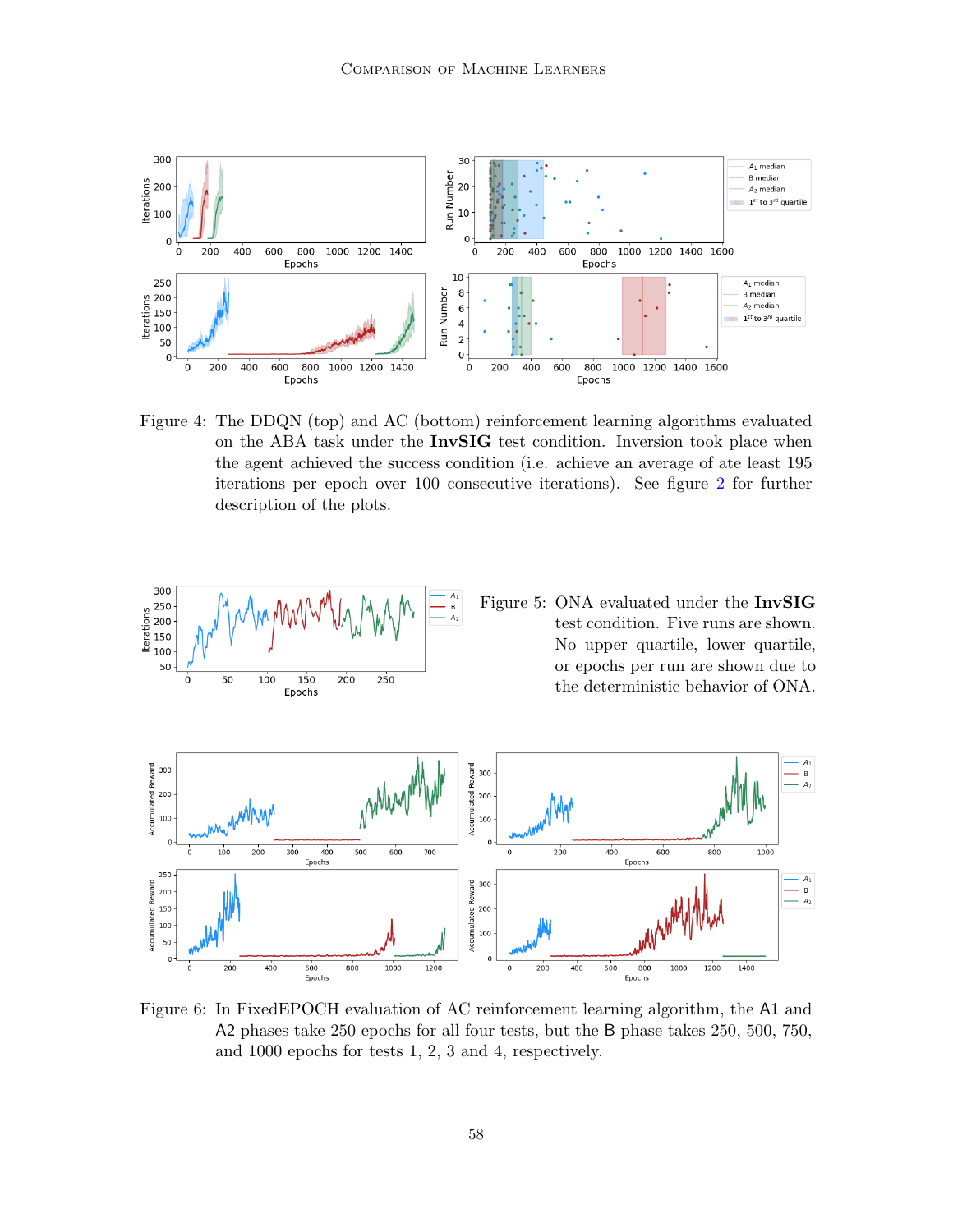that the amount of time spent on training under one phase heavily influences the speed of learning in the following phase. This can come from the on-policy approaches in both of the algorithms. After inversion the previously acquired policy must first be "unlearned" before new, correct knowledge can be accumulated. When the inversion phase is short more of the original policy remains unchanged making the following  $A_2$  phase easier to perform for the agent.

Comparing the results from the Simple with the InvSIG test condition shows that providing information about the inversion improves performance for the DDQN, the AC, and ONA (see figures [7](#page-11-0)[,8,](#page-11-1)[9\)](#page-12-0). In case of the Q-Learner and PG-Learner, both failed in reaching the success condition in the InvSIG setup. This may be due to inappropriate settings of hyperparameters (on all learners, these were not changed between different test conditions).

The original goal for this study was to better understand what mechanisms are necessary for a machine learning system to handle environments with changing conditions, where novelty can occur at any moment. We conclude that the following four points need to be taken into account when designing such a system:

Identification of differences between expected and actual outcome. To enable a system to cope with novel situations, a necessary mechanism must be the ability to identify novelty. This means that an agent must identify when previously acquired knowledge is not suitable for a situation. This can be done by identifying differences in the expected and the actual outcome. For this to work, however, the agent must first be able to

predict future states, not just expected rewards. A system must be able to learn the environment's dynamics and predict a future state after interacting with the environment by itself: It is the contrast with prediction that provides a learner information about novelty. Only then there exist an expected outcome of the intervention which can be compared to the actual outcome. If such a mechanism exists, we argue that the agent must be able to re-learn the B phase of our used ABA version of the cart-pole task at least as fast as the A1 phase. This claim can easily supported. The worst case after identification of novelty is that the learner needs to learn from scratch (i.e. it should learn as fast as before since the task is fundamentally the same). If the learner can use previously acquired knowledge it can become even faster in the B and A2 phases. This brings us to the next point we want to make:

Similarity detection helps in coping with novelty. A system which can not only identify a change in the environment's dynamics, but can also identify similarities between two phases has a huge advantage in performing the ABA version of the cart pole task. Since the underlying dynamics are the same a system could easily identify that the only difference is the action taken (state transitions etc. are the same just mirrored) and therefore immediately use the full knowledge base to perform in the inverted task. We described such a similarity description in the past (see [\(Sheikhlar et al.,](#page-14-4) [2020\)](#page-14-4)) and argue that with such a mechanism learning of novel situations could be sped up drastically.

Lastly, we want to focus on two of the hyperparameters, learning-rate and explorationrate. We argue that

a system designed to learn cumulatively may not only rely solely on simple values to define the learning- and exploration rate. Using passage of time as a measure of importance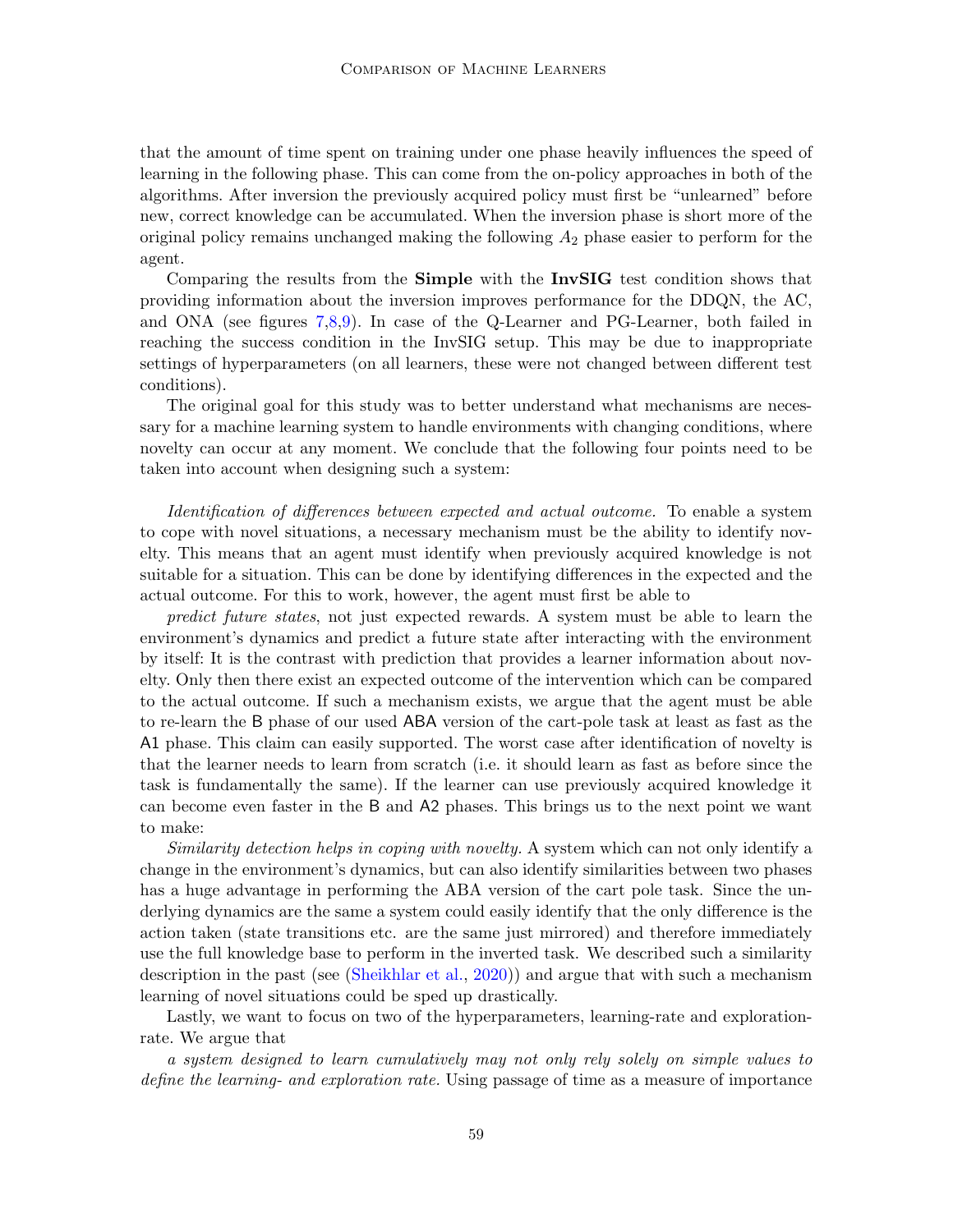for any observation (as is the case when learning rate is decayed over time) plays a huge role if change is only encountered late in a learner's lifetime. Additionally, exploration by pseudorandom action selection can be unfruitful if the environment changes repeatedly. When a novel situation occurs in an agent's lifetime exploration might be of higher priority, than exploitation (since only little about the novel situation is known). Exploration rate should therefore be a similarity dependent variable which changes depending on the situation the agent finds itself in. Another related point is that in narrow learners, that are unequipped to handle multiple tasks, a global setting for exploration may suffice. However, general learners must have mechanisms for targeted exploration, based on missing knowledge or detection of incorrect knowledge (for instance, through incorrect prediction of the outcome of actions).



<span id="page-11-0"></span>Figure 7: Comparison between the performance of the DDQN learner in Simple (top) and InvSIG (bottom) conditions. See caption of figure [2](#page-8-0) for further information.



<span id="page-11-1"></span>Figure 8: Comparison between the performance of AC reinforcement learning in Simple (top) and InvSIG (bottom) conditions.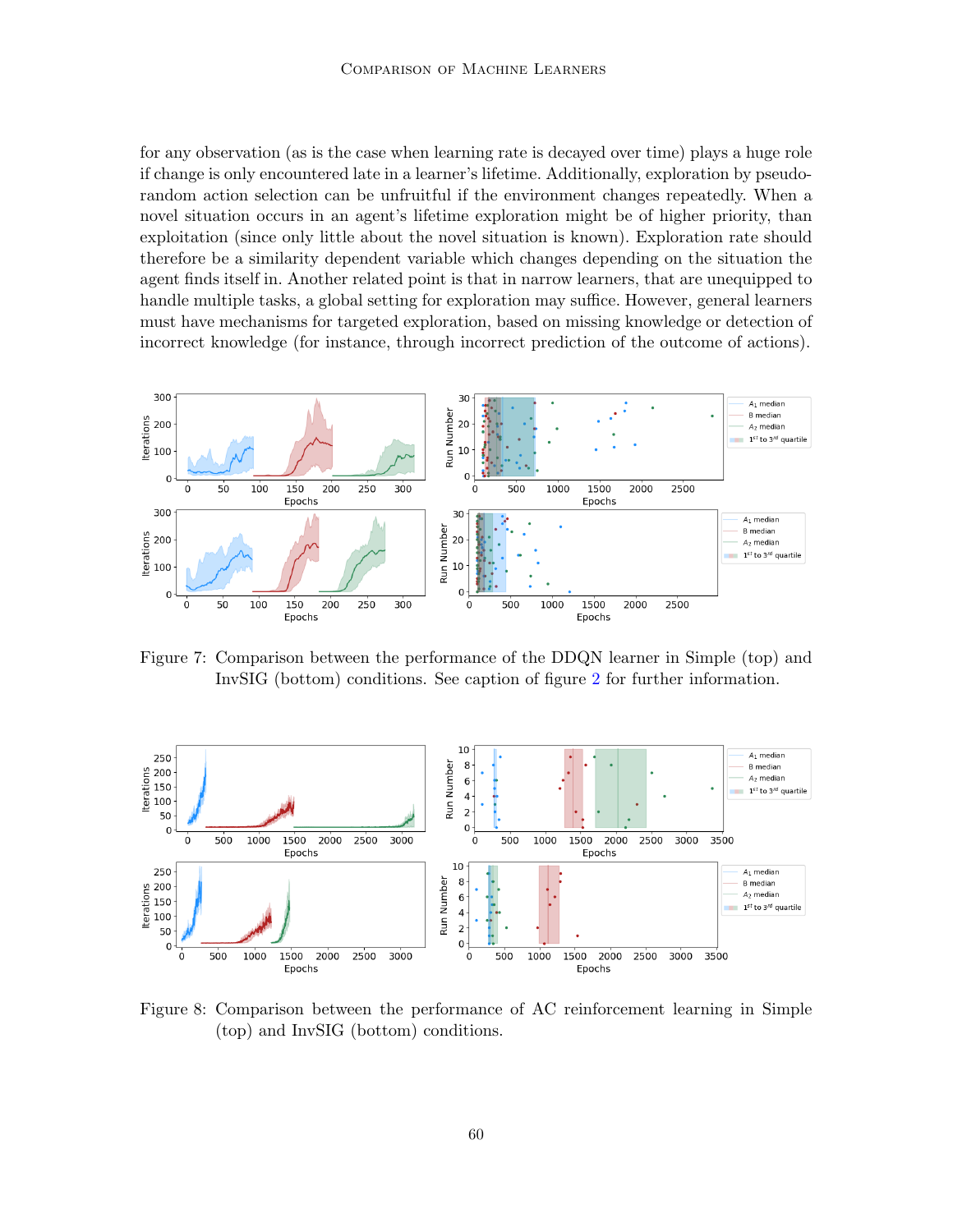

<span id="page-12-0"></span>Figure 9: Comparison between the performance of ONA learner in Simple (left) and InvSIG (right) test conditions. x-Axis are on the same scale.

How an AI system/algorithm can quickly switch to a learning mode which builds new policy conditioned on a context change rather than unlearning the existing policy? This requires systems that contextualize knowledge in relation to the changes in the envi-

ronment. The AERA system is an example of such systems that loads relevant models into its working memory when it discovers a context change [\(Nivel et al.,](#page-13-2) [2013\)](#page-13-2). AERA creates preconditions for the usage of causal models it learns. When its models receive more pieces of positive evidence, their success rate increases. If a certain threshold of positive evidence is reached the models are marked as strong. Strong models are those where if they fail a context change is expected rather than an error of the model. If such models exist and a sudden change in the environment occurs, leading to misbehavior of these models, the system does not remove them. Instead, it keeps the models in a different group in its memory and reloads them when the context is switched back. In other words, even if the change is not signaled to the agent, AERA finds out that the context has changed, since it assumes its strong models must not fail all of a sudden drastically. In this way, the system does not have to relearn every model from scratch when a change takes place. The implementation of AERA on a dynamic task, with an eye to our ABA evaluation strategy, is the next phase of this research.

#### 6. Conclusion

In this work we present an in-depth analysis of different learners doing a simple task like the cart-pole. By testing the different learners on the ABA-version of the task we were able to get a deeper insight into the (dis-)advantages of the different learners. Using an inversion of the action space showed how reinforcement learning falls short when tackling previously untrained scenarios. From this we drew conclusions on necessary properties a self-supervising system should have to manage novelty and, in the long run, be able to be deployed in highly complex environments like the real world.

Obvious next steps include creating a larger set of tasks that cover a wider range of task types, which cover continuity, causal relations, similarities of different levels, and higher levels of complexity in the observation and action space, as well as the dynamics of the environment.

#### Acknowledgments

This work was supported in part by a grant from Cisco Systems Inc., the Department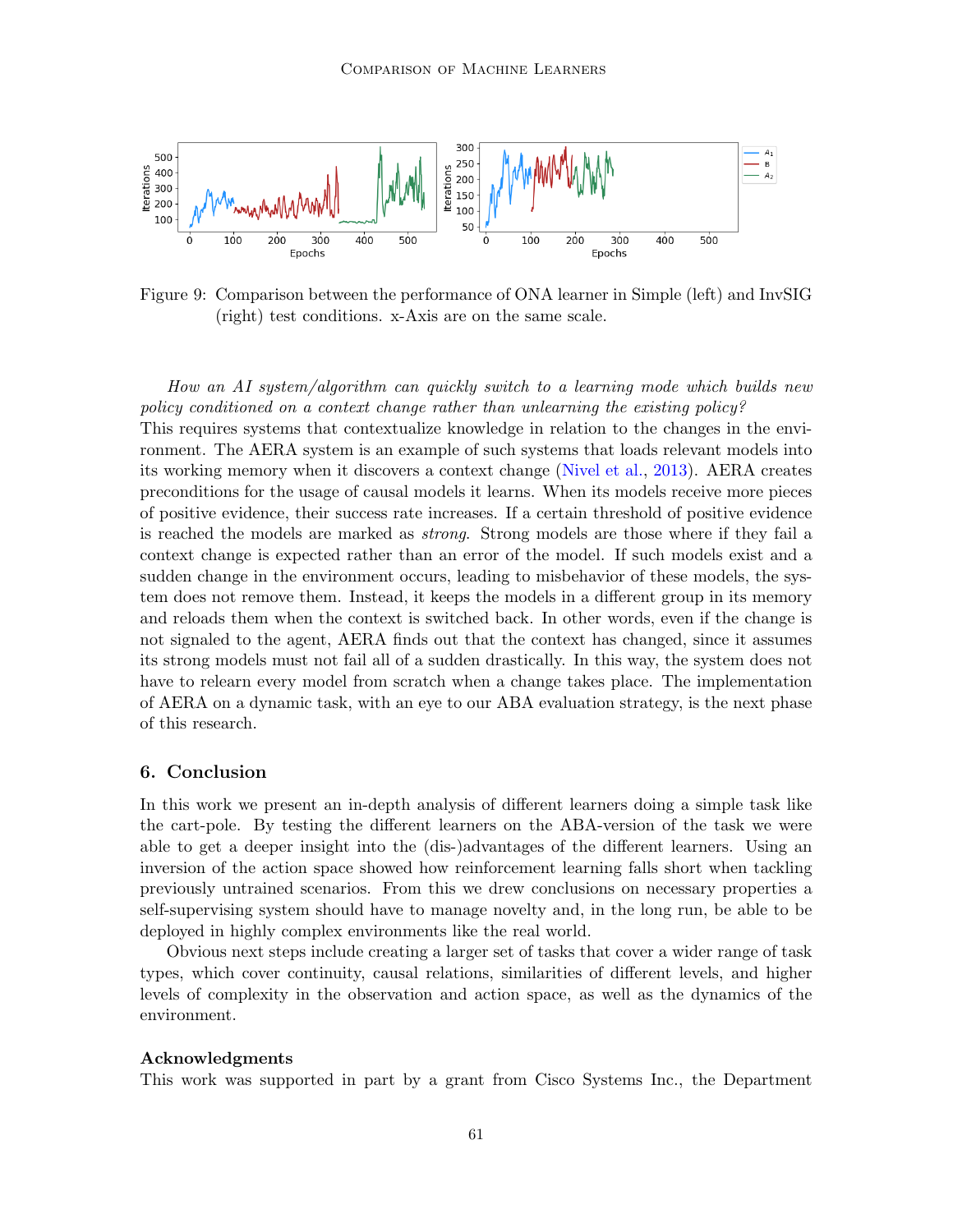of Computer Science at Reykjavik University, and the Icelandic Institute for Intelligent Machines.

### References

- <span id="page-13-5"></span>Marc G Bellemare, Yavar Naddaf, Joel Veness, and Michael Bowling. The arcade learning environment: An evaluation platform for general agents. Journal of Artificial Intelligence Research, 47:253–279, 2013.
- <span id="page-13-9"></span>Greg Brockman, Vicki Cheung, Ludwig Pettersson, Jonas Schneider, John Schulman, Jie Tang, and Wojciech Zaremba. Openai gym. arXiv preprint arXiv:1606.01540, 2016.
- <span id="page-13-8"></span>Matthew Crosby, Benjamin Beyret, Murray Shanahan, José Hernández-Orallo, Lucy Cheke, and Marta Halina. The animal-ai testbed and competition. In NeurIPS 2019 Competition and Demonstration Track, pages 164–176. PMLR, 2020.
- <span id="page-13-1"></span>Felipe Leno Da Silva and Anna Helena Reali Costa. A survey on transfer learning for multiagent reinforcement learning systems. Journal of Artificial Intelligence Research, 64:645–703, 2019.
- <span id="page-13-0"></span>Leonard M Eberding, Kristinn R Thórisson, Arash Sheikhlar, and Sindri P Andrason. Sage: task-environment platform for evaluating a broad range of ai learners. In International Conference on Artificial General Intelligence, pages 72–82. Springer, 2020.
- <span id="page-13-3"></span>Michael Genesereth, Nathaniel Love, and Barney Pell. General game playing: Overview of the aaai competition. AI magazine,  $26(2):62-62$ ,  $2005$ .
- <span id="page-13-11"></span>Patrick Hammer and Tony Lofthouse. opennars for applications: Architecture and control. In International Conference on Artificial General Intelligence, pages 193–204. Springer, 2020.
- <span id="page-13-6"></span>Matthew Johnson, Katja Hofmann, Tim Hutton, and David Bignell. The malmo platform for artificial intelligence experimentation. In IJCAI, pages 4246–4247. Citeseer, 2016.
- <span id="page-13-7"></span>Arthur Juliani, Vincent-Pierre Berges, Ervin Teng, Andrew Cohen, Jonathan Harper, Chris Elion, Chris Goy, Yuan Gao, Hunter Henry, Marwan Mattar, et al. Unity: A general platform for intelligent agents. arXiv preprint arXiv:1809.02627, 2018.
- <span id="page-13-4"></span>Hiroaki Kitano. RoboCup-97: robot soccer world cup I, volume 1395. Springer Science & Business Media, 1998.
- <span id="page-13-10"></span>Vijay R Konda and John N Tsitsiklis. Actor-critic algorithms. In Advances in neural information processing systems, pages 1008–1014, 2000.
- <span id="page-13-2"></span>Eric Nivel, Kristinn R Th´orisson, Bas Steunebrink, Harris Dindo, Giovanni Pezzulo, Manuel Rodriguez, Carlos Corbato-Hernandez, Dimitri Ognibene, Jörgen Schmidhüber, Ricardo Sanz, Helgi P. Helgason, and Antonio Chella. Autocatalytic endogenous reflective architecture. Tech report RUTR-SCS13002, Reykjavik University School of Computer Science, 2013.